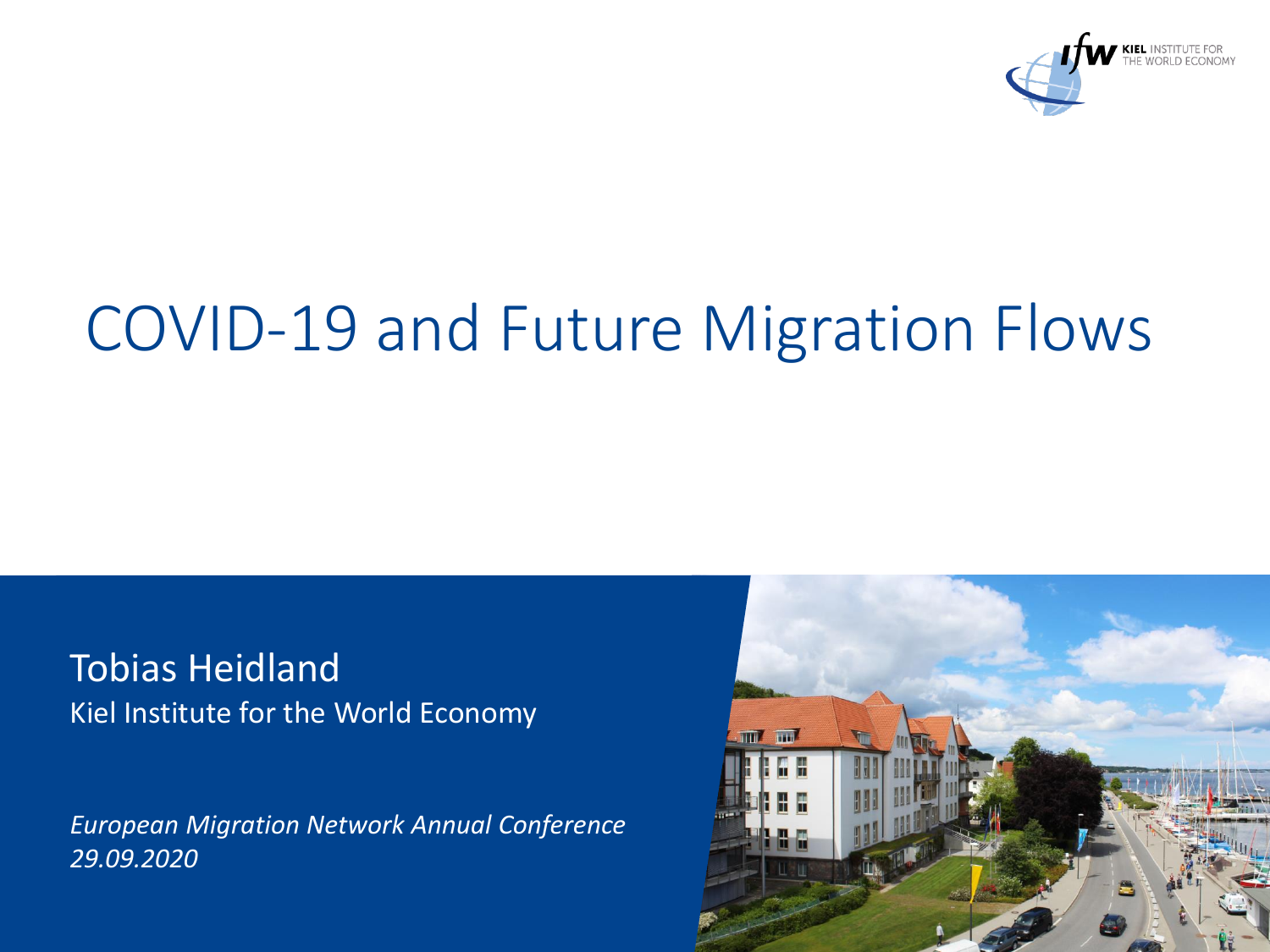

## Most likely economic scenario?

- Heterogeneous economic damage
	- Differences by country
	- Hard-hit subgroups of the population
- (Some) economic fallout will persist for years
- Rolling out of vaccines will take years, much less in rich developed countries
	- Implications for death toll & aftereffects
	- Implications for economic effects
	- Implications for immigration policy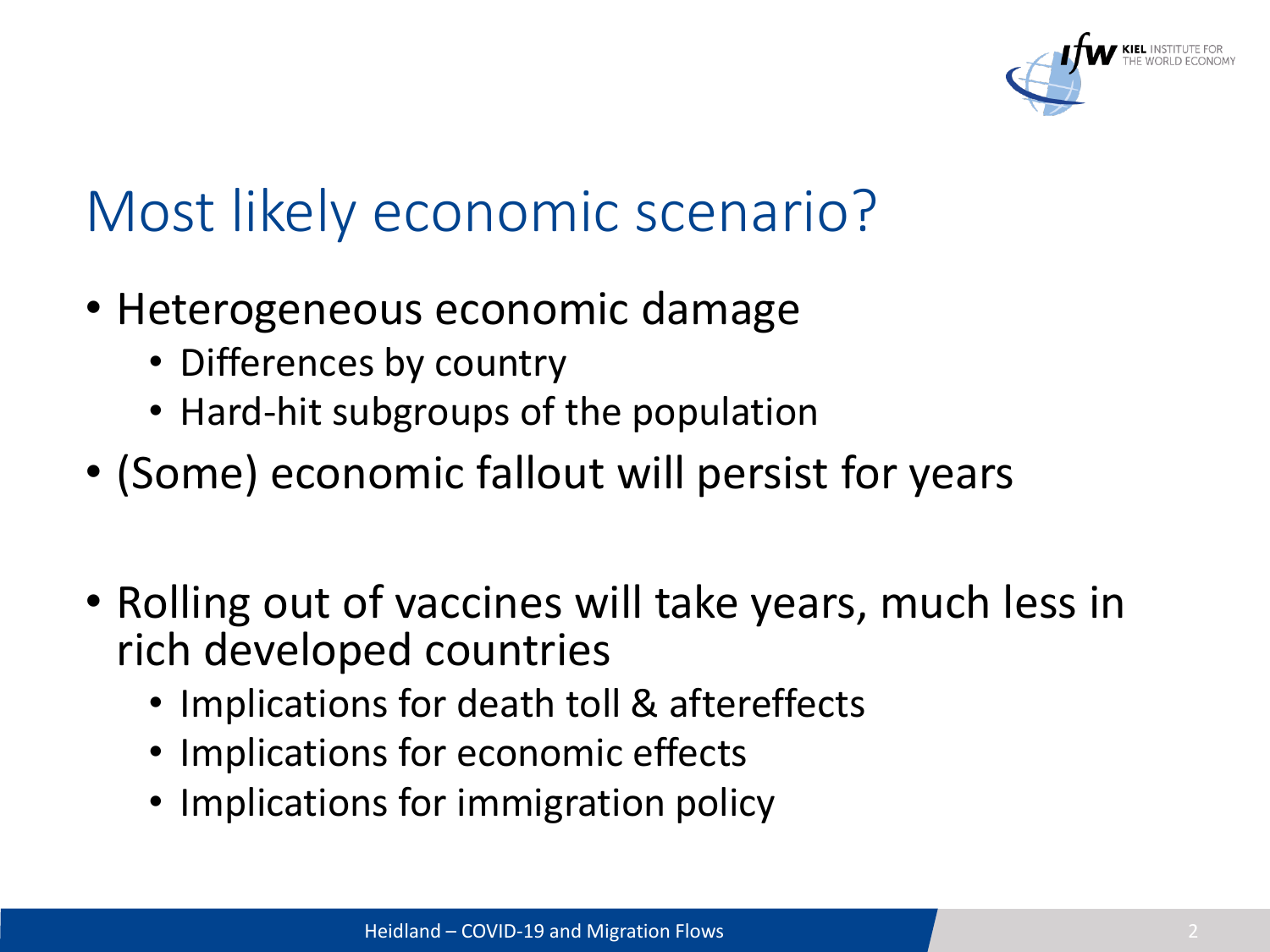

# Stylized effects on different households Living in high income country

#### **If personally economically unaffected**

• Probably relatively few relevant changes

#### **If personally economically hard-hit**

- More reason to send labor migrant
- Preferred destination countries may change mid-/post-crisis
- Preferred destinations are in reach
- Some diversion likely, persistence possible (networks etc.)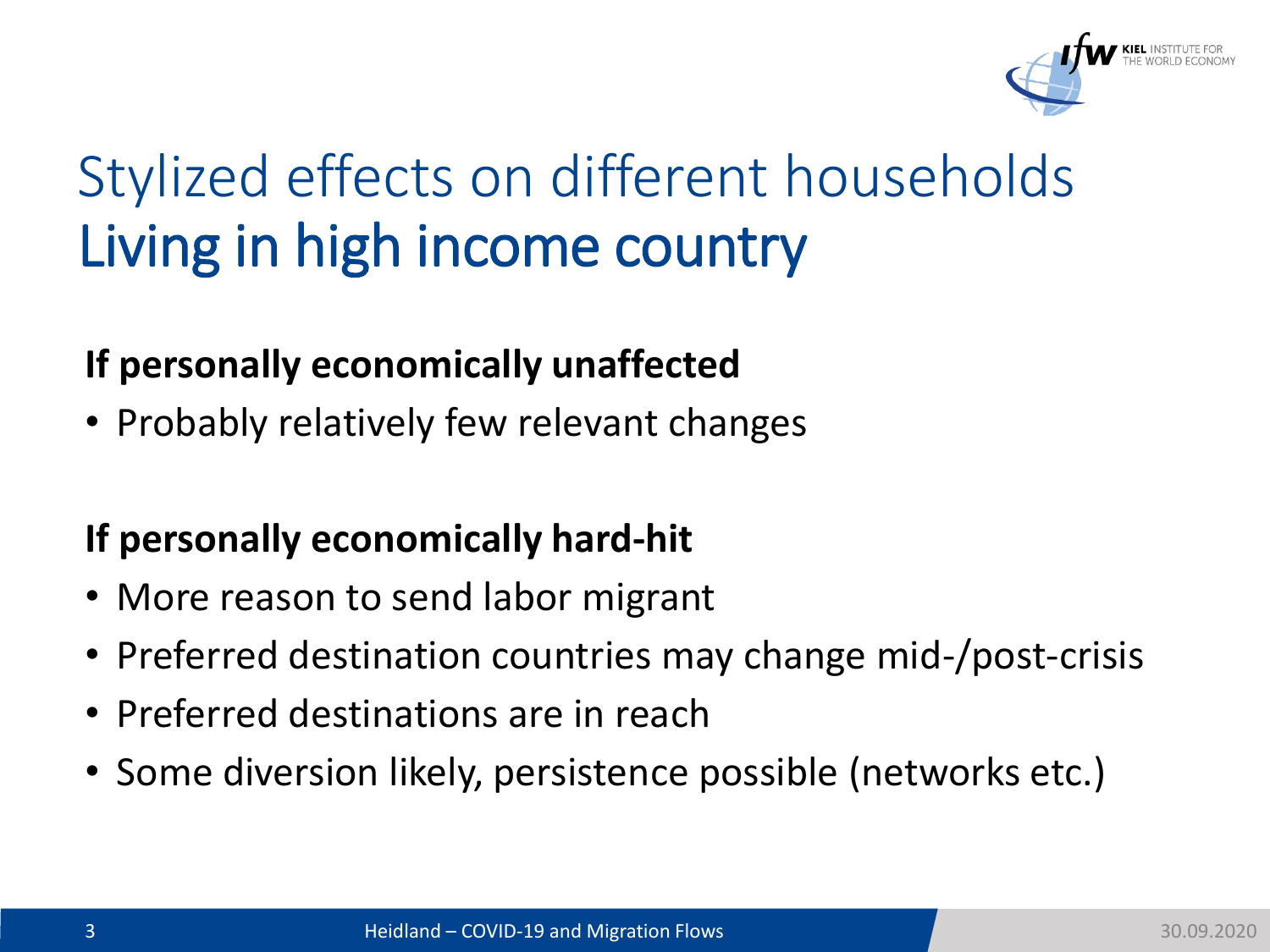

# Stylized effects on different households: Living in poor/middle income country

#### **Personally unaffected**

- Possibly slightly fewer reasons to migrate
- Preferred destination countries may change
- Preferred destination countries more difficult to access (at least in short run)

#### **Personally strongly affected**

- More reasons to migrate
- Credit constraints may become binding
- Preferred destination countries may change
- Preferred destination countries more difficult to access (at least in short run)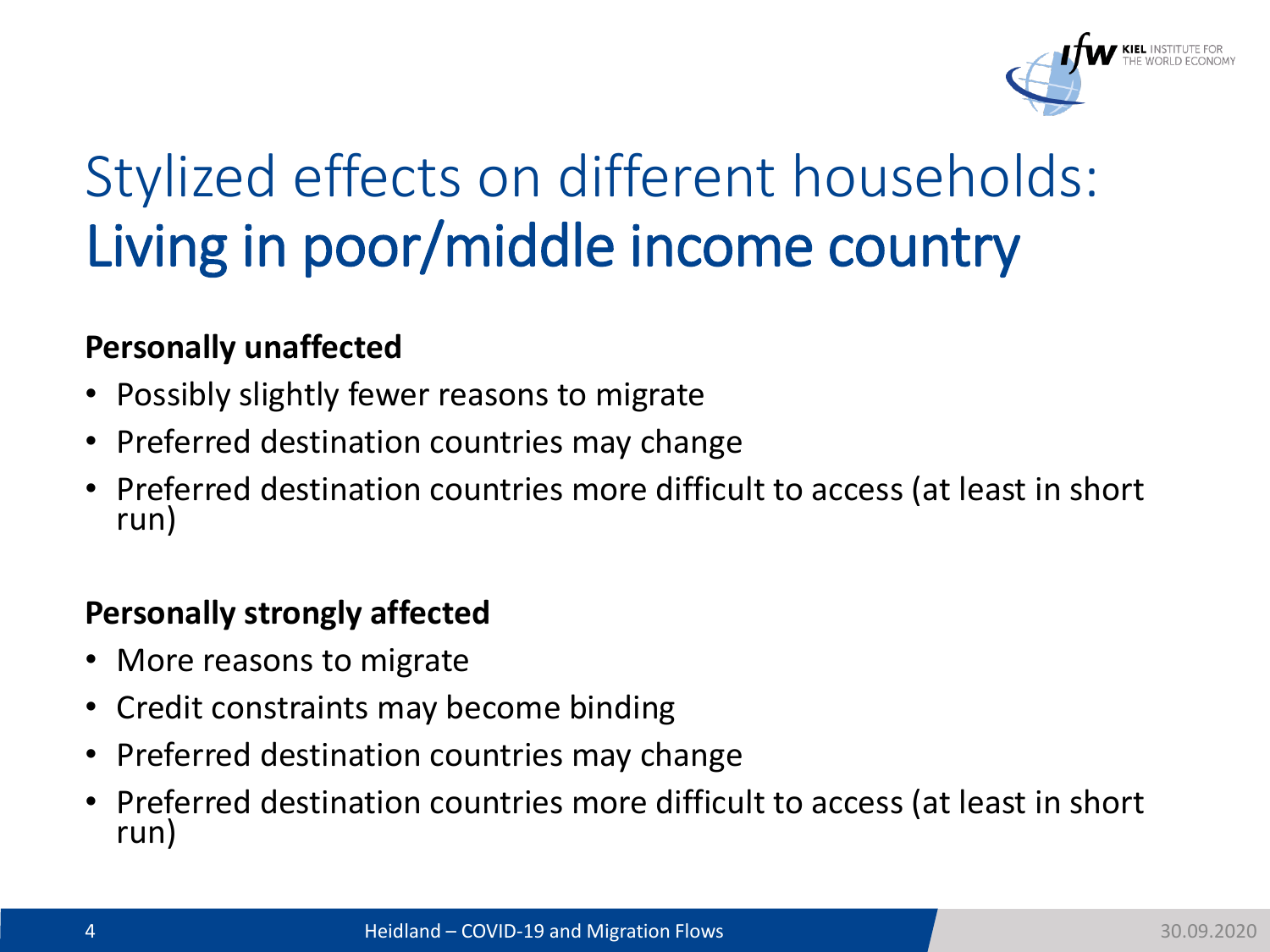

## Possible outcome

- Inequality in severity of economic/health effects of COVID-19 shock
	- Between country
	- Within country
- Shock may exacerbate global and within-country inequality be affecting migration outcomes
	- Esp. in EMDE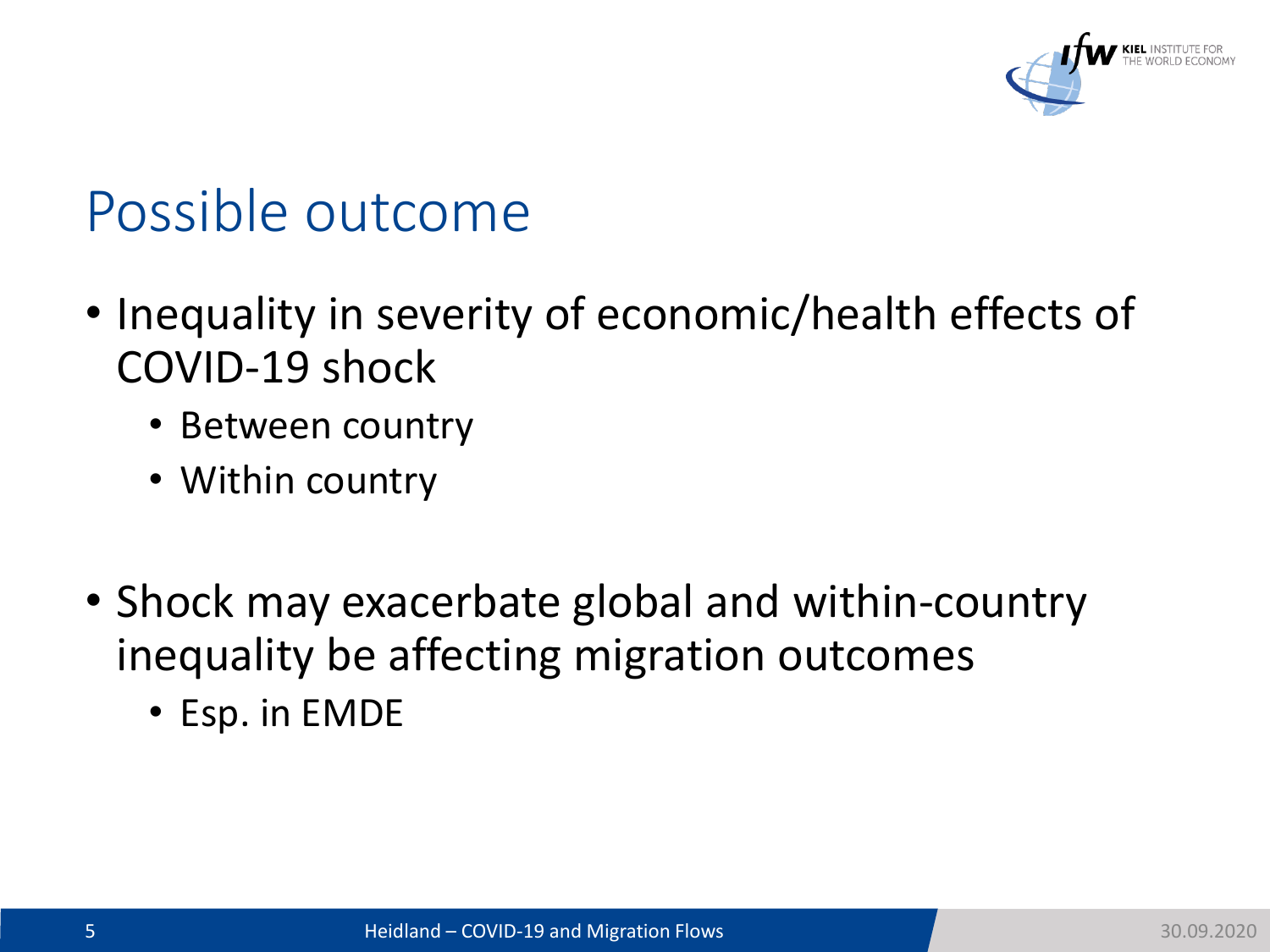

## **How restrictive will future policy be?** Immigration policy: The most important determinant of flows!

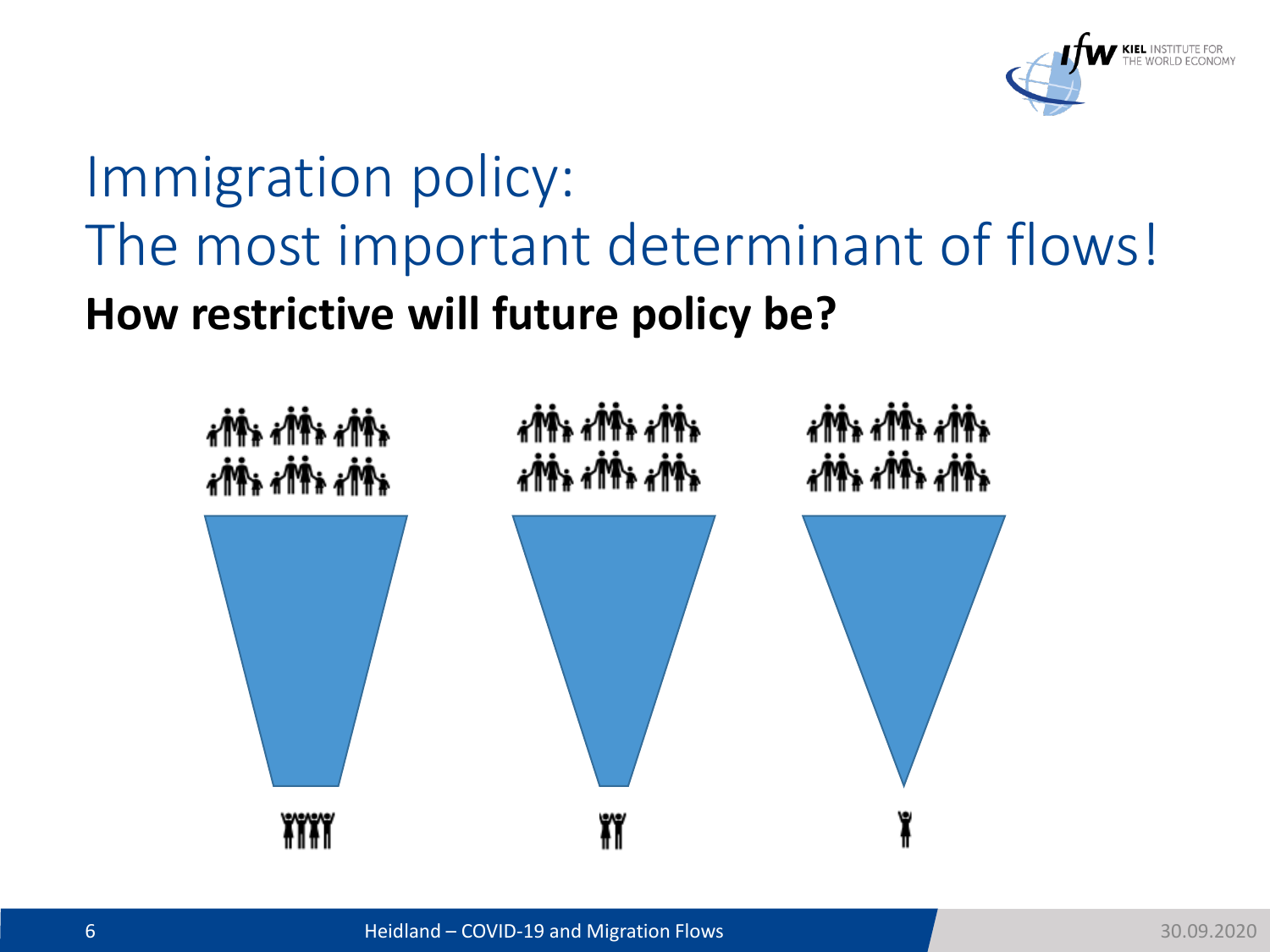

## What might happen to policy?

Public attitudes towards immigration typically become more restrictive in crises

- Effects not strongly linked to whether individually affected
- Socio-tropic concerns more important
- Difficult to tell how large the turn to restrictive policies will be, likely to depend heavily on political/media environment in country
	- Even more polarization in public attitudes towards migration over the next years?
- Effects on future migration flows?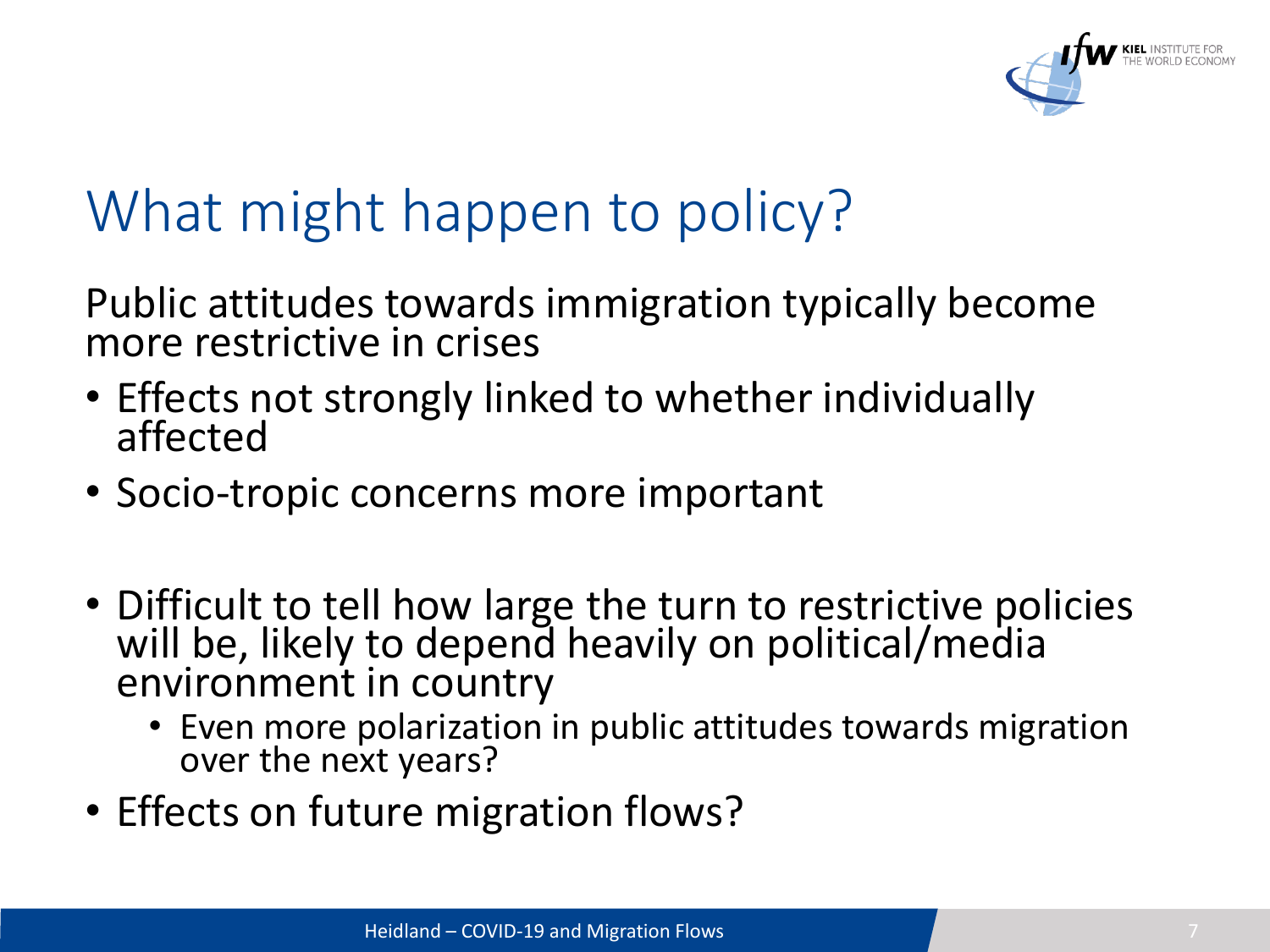

### Summary

- 1. Think beyond nations. Heterogeneity matters!
- 2. Willingness to migrate unlikely to fall in medium/long
- 3. Migration policy is the most important (and partly endogenous) determinant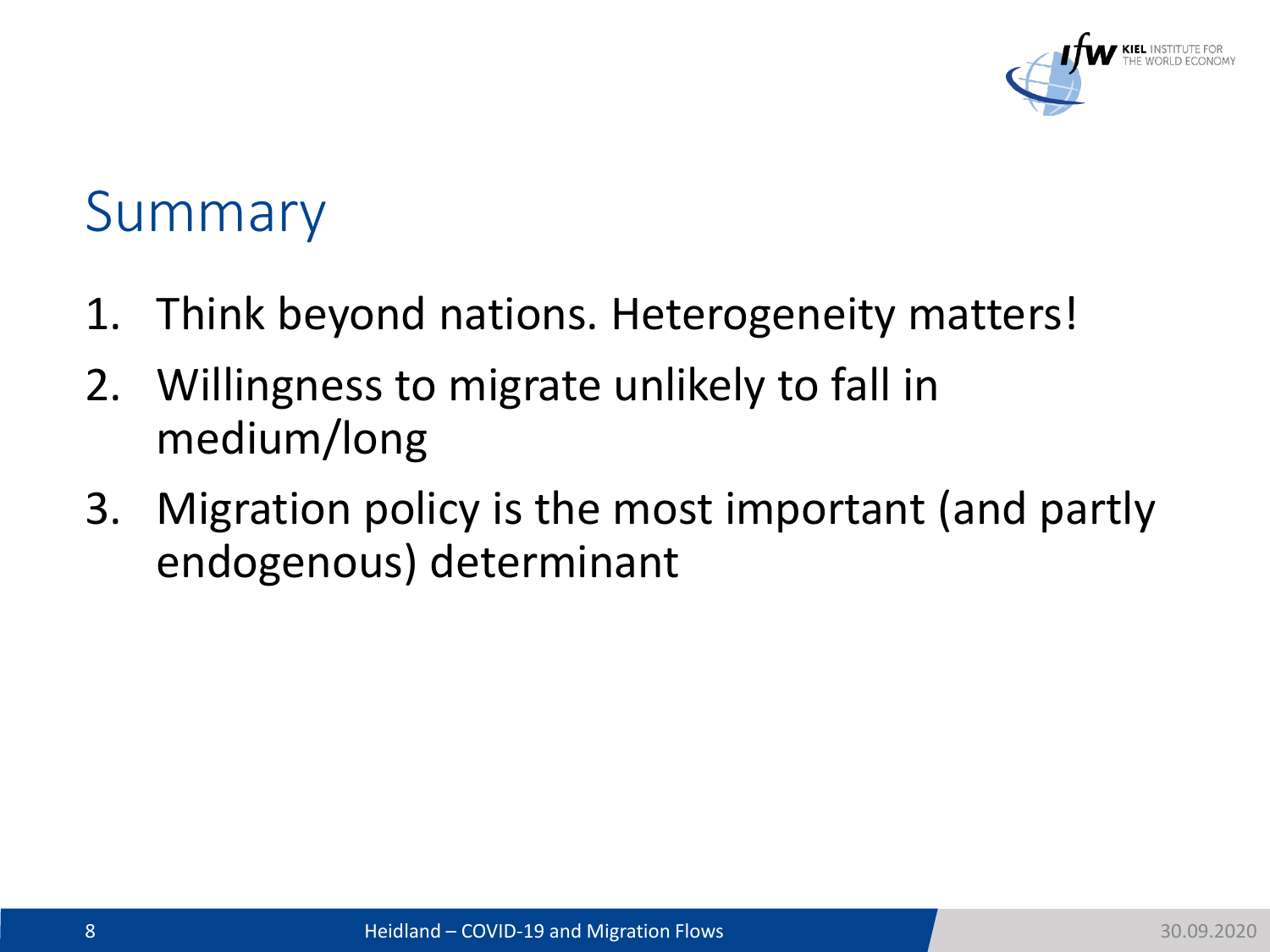

### Thank you!



#### tobias.heidland@ifw-kiel.de

Follow our work at [www.ifw-kiel.de](http://www.ifw-kiel.de/) [www.medam-migration.eu](http://www.medam-migration.eu/)

Heidland – COVID-19 and Migration Flows 9